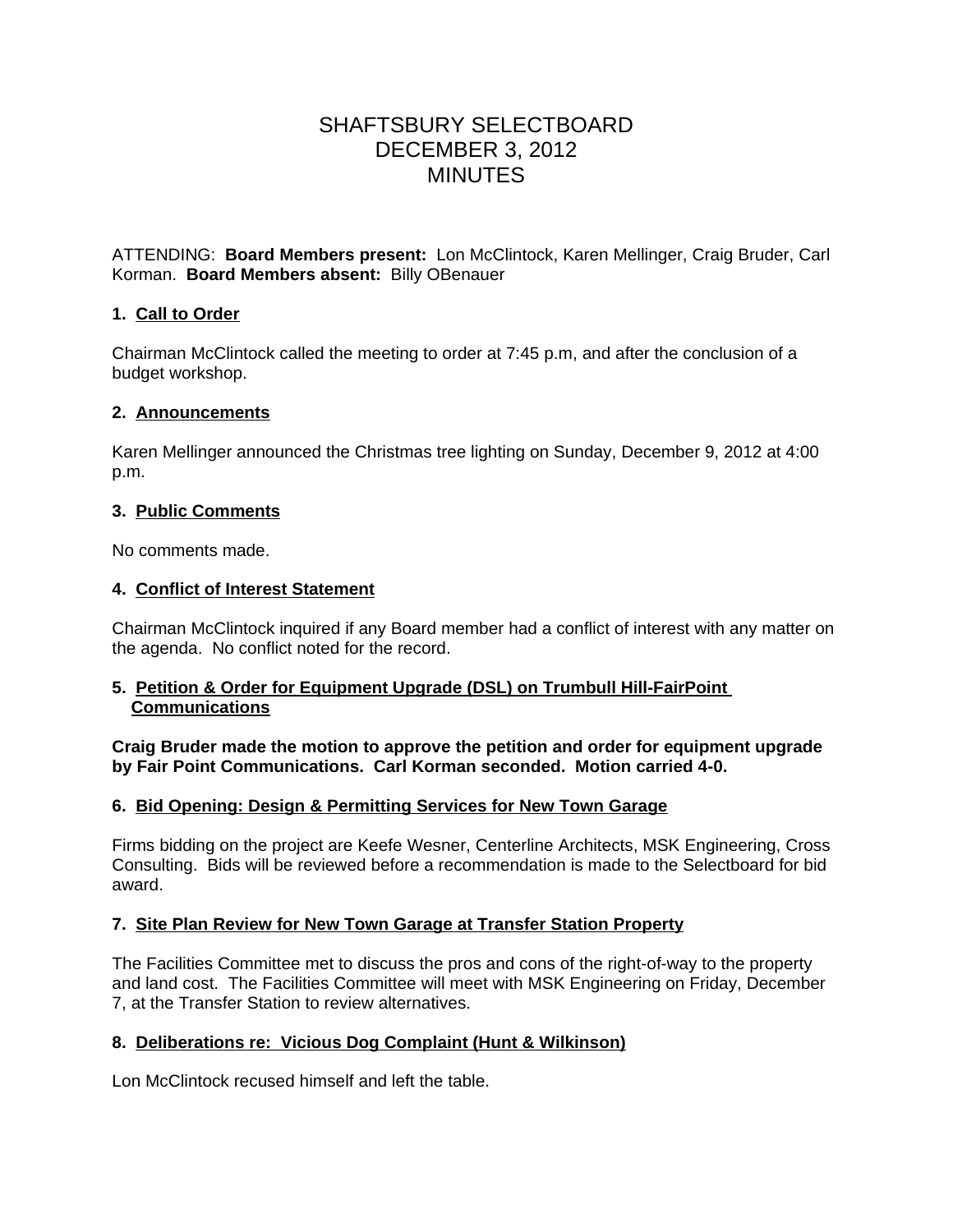## **9. Emergency Management \_ ICS Training Requirements**

Chair McClintock stated that all Board Members are required to take the ICS training. This item will be discussed further at the next Board Meeting.

#### **10. Highway Access Ordinance – Second Reading**

The Board discussed the Highway Access ordinance with proposed changes. This item will be on the agenda for the next Board Meeting.

### **11. Town Administrator's Report**

Craig Bruder reported on the job opening for the highway crew. Applications were accepted and interviews held. The position will be filled after the first of the year.

#### **12. Other Business**

Karen Mellinger received information about a Transportation Grant. The deadline application for the grant is in February. This grant will be discussed at the budget meeting.

#### **13. Approval of Minutes**

**Karen Mellinger made the motion to approve minutes for November 5, 2012 with the approved corrections. Craig Bruder seconded.** Corrections to be made under Public Comments: add Select Board Meetings after lack of listings; under item #2, second paragraph, change "an afternoon" to "spent the majority of the day". Add to minutes that Lon McClintock arrived at 6:10 p.m. **Motion carried unanimously.**

**Karen Mellinger made the motion to approve minutes for November 19, 2012. Carl Korman seconded. Motion carried unanimously.**

#### **14. Approval of Warrants**

CHECK WARRANT #14 IN THE AMOUNT OF \$41,742.52.  **Karen Mellinger made the motion to approve check warrant #14 in the amount of \$41,742.52.**

RETIREMENT WARRANT #11R IN THE AMOUNT OF \$123.29. **Karen Mellinger made the motion to approve retirement warrant #11R in the amount of \$123.29. Craig Bruder seconded. Motion carried unanimously.**

PAYROLL WARRANT #PR22 IN THE AMOUNT OF \$9,522.52. **Karen Mellinger made the motion to approve payroll warrant #PR 22 in the amount of \$9,522.52. Carl Korman seconded. Motion carried unanimously.**

PAYROLL WARRANT #PR21 IN THE AMOUNT OF \$6,572.13.